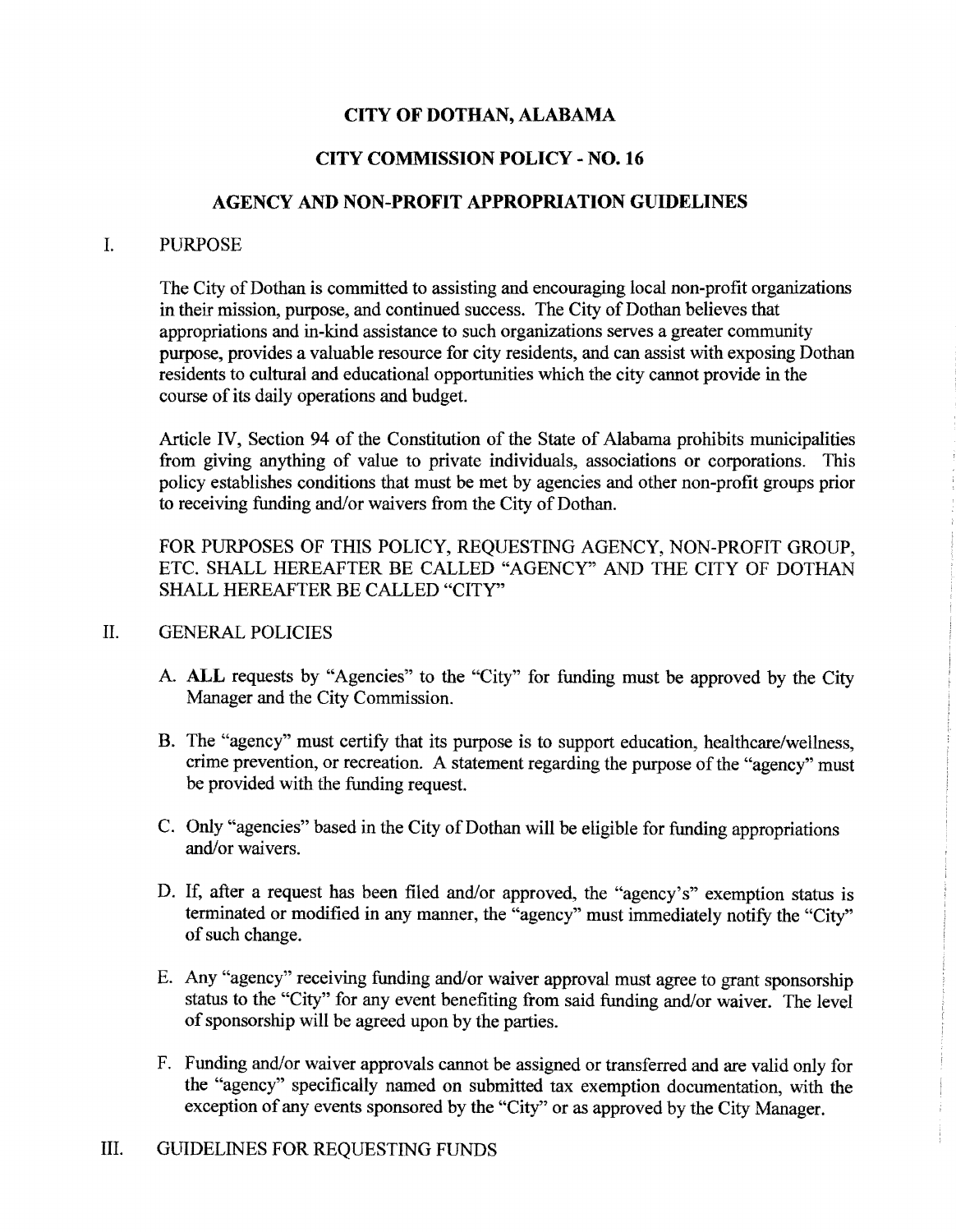- A. In order to ensure such appropriations are made in a responsible manner, the City of Dothan shall only consider appropriation requests to non-profit "agencies" as follows:
	- 1. The "agency" must complete the Non-Profit Organization Funding Request Application.
	- 2. The "agency" must have a current  $501(c)3$  designation by the Internal Revenue Service and provide proof of the same. The "agency" must provide an explanation if its non-profit status has ever been revoked or suspended. Governmental "agencies" shall not be required maintain such status.
	- 3. The "agency" must certify that it has enacted bylaws and governance and that the "agency" abides by the same. The "agency" must provide copies of its Bylaws and any other organizational / operational governance documents to the "City" to have on file.
	- 4. The "agency" must certify that its board of directors meets no less than quarterly. A list of meeting dates and locations for board meetings must be provided. The "agency" must certify that it maintains minutes of all board meetings and must make the same available for inspection upon request. All board meeting dates must be made public through press release and held in accordance with the Alabama Open Meetings Act.
	- S. The "agency" must provide audited financial statements / reports, and tax returns for the three (3) most recent fiscal years (dated no later than 180 days after the calendar/fiscal year ended); any such audit must be unqualified and conducted according to GAAP.
	- 6. The "agency" must provide its proposed annual budget for the fiscal year for which a funding appropriation is sought and budgets for the three (3) most recent fiscal years.
	- 7. The "agency" must disclose the salaries of its five most highly compensated employees along with the respective percentage of the total organization payroll for each such employee.
	- 8. The "agency" must provide the identities of the five  $(5)$  largest sources of funding for the operation and maintenance of the "agency".
	- 9. The "agency" must state the specific purpose of the funding requested.
	- 10. The "agency" must provide a list of all officers and board members of the "agency" and the percentage of financial support provided by board members. The "agency" must disclose if any employee or board member of the "agency" is related by blood or marriage to any City of Dothan employee or any member of the Dothan City Commission.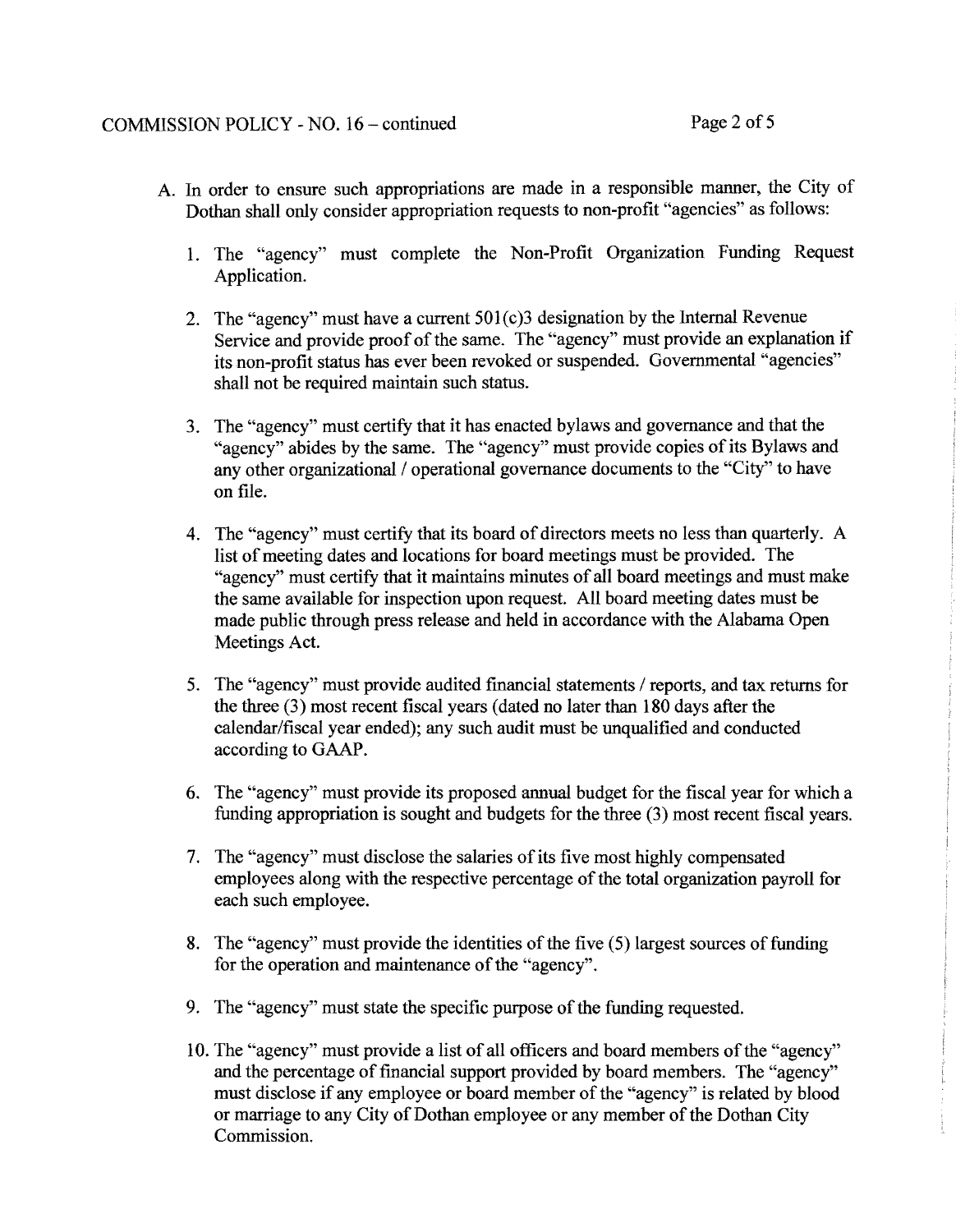- 11. Any "agency" approved for funding must provide  $1<sup>st</sup>$  quarter and  $3<sup>rd</sup>$  quarter financial statements which must include year to date budget revenues and expenditures.
- 12. Any "agency" which fails to provide any information required herein shall have any further regular appropriations suspended until the organization addresses its disclosure deficiency.
- 13. Any "agency" failing to comply with the terms of funding as stated herein may be penalized in subsequent years with funding denial.
- 14. The "agency" must certify that it requires each board member and officer to execute a conflict disclosure statement. Said conflict disclosure statements must be presented upon request.
- 15. All requests for funding must be submitted, along with all documentation set forth herein, no later than July 1, of each year prior to the budget year for which funding is being requested to the City of Dothan City Manager's office.
- 16. All certifications requested herein must be executed by the highest ranking officer of the board of directors of the "agency" AND the highest ranking employee of the "agency".
- 17. No "agency" should consider a prior year funding allocation as an indication or guaranty of future funding.
- 18. Disclosure rules and requests may be changed or modified. Disclosures made may require further disclosure should questions arise regarding data provided by such disclosure.
- 19. Any requests for documentation must be provided to the Dothan City Clerk within a reasonable time, but no later than 30 days after said request is made.

### IV. GUIDELINES FOR REQUESTING WAIVER OF EXPENSES FOR USE OF "CITY" FACILITIES

- A. **ALL** requests by "Agencies" to the "City" for waivers must be approved by the City Manager.
- B. Prior to filing a request for use of a facility, the "agency" must contact the venue to verify availability of all **potential** dates needed for the event. The "agency" must complete a contract to "hold" or "temporarily reserve" those dates.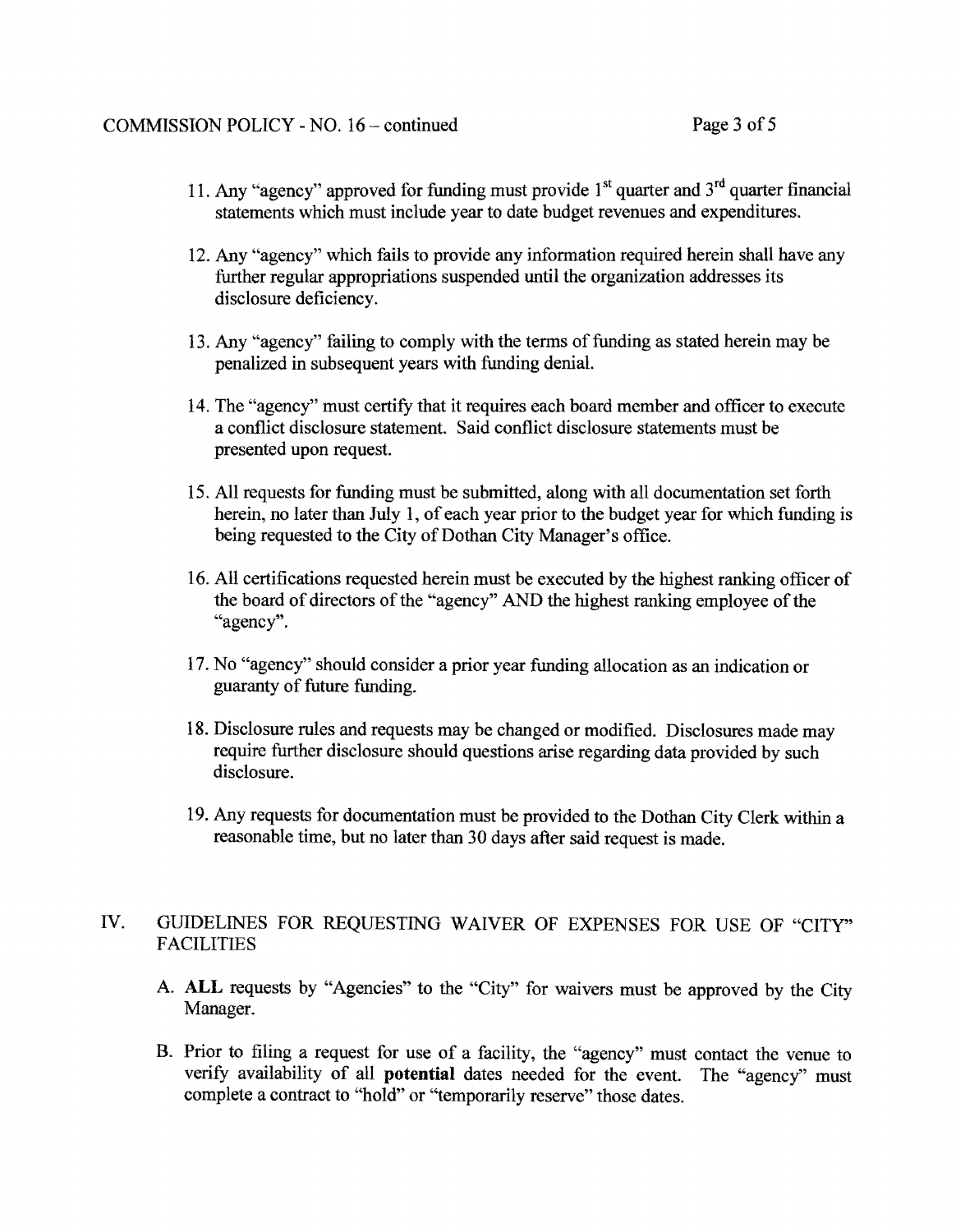#### COMMISSION POLICY - NO. 16 – continued Page 4 of 5

- C. To be considered for any waiver(s) of expenses associated with the use of "City" facilities, ALL requests must be submitted in writing to the Head of the Department whose facility is being requested for use. The request will then be forwarded to the City Manager, along with a staff recommendation, for consideration of approval. All request must include the following:
	- 1. A copy of the contract to "hold" the facility, as set forth above
	- 2. A copy of the "agency's" current letter of exemption status (IRS form 501C3) or Application for Recognition of Exemption (IRS Form 1023).
	- 3. Description of the event, including date, type of event, overall purpose and beneficiaries
- C. In addition, if the "agency" has previously been granted waiver(s) from the "City", a detailed report of the use and result of previous appropriation(s) must be included with the current request.
- D. If the request/waiver is approved by the City Manager, the "agency" must deliver to the appropriate Department Head a copy of the approved waiver/resolution, proof of insurance (per facility requirements) and a deposit, if applicable, for any portion of the expenses not included in the waiver/resolution.
- E. The "agency" shall comply with all terms and conditions of the facility contract and any riders attached thereto, unless otherwise waived in writing
- F. Within 45 days from the conclusion of the event, the "agency" must submit a Profit  $\&$ Loss Statement (Income Statement) to the "City's" Finance Director.
- G. Within 45 days from the conclusion of the event, the "agency" must remit ten percent (10%) of all profits received for the event in excess of \$5,000 but not to exceed the amount of the expenses waived. This amount should be remitted to the "City" through the Department Head whose facility was utilized.
- H. Failure to adhere to any part of these guidelines shall result in the "City's" refusal to waive expenses for any future events as may be requested by the "agency".
- I. Rental rates are as follows:

| <b>Civic Center*:</b> Commercial & Convention all days $$1,000$ |  |  |
|-----------------------------------------------------------------|--|--|
| Thursday – Saturday (Civic Rate) $$1,000$                       |  |  |
| Sunday – Wednesday (Civic Rate) $$800$                          |  |  |
| Sunday – Wednesday (Non-Profit) $$250$                          |  |  |

**Opera House\*:** Commercial & Convention all days \$ 600